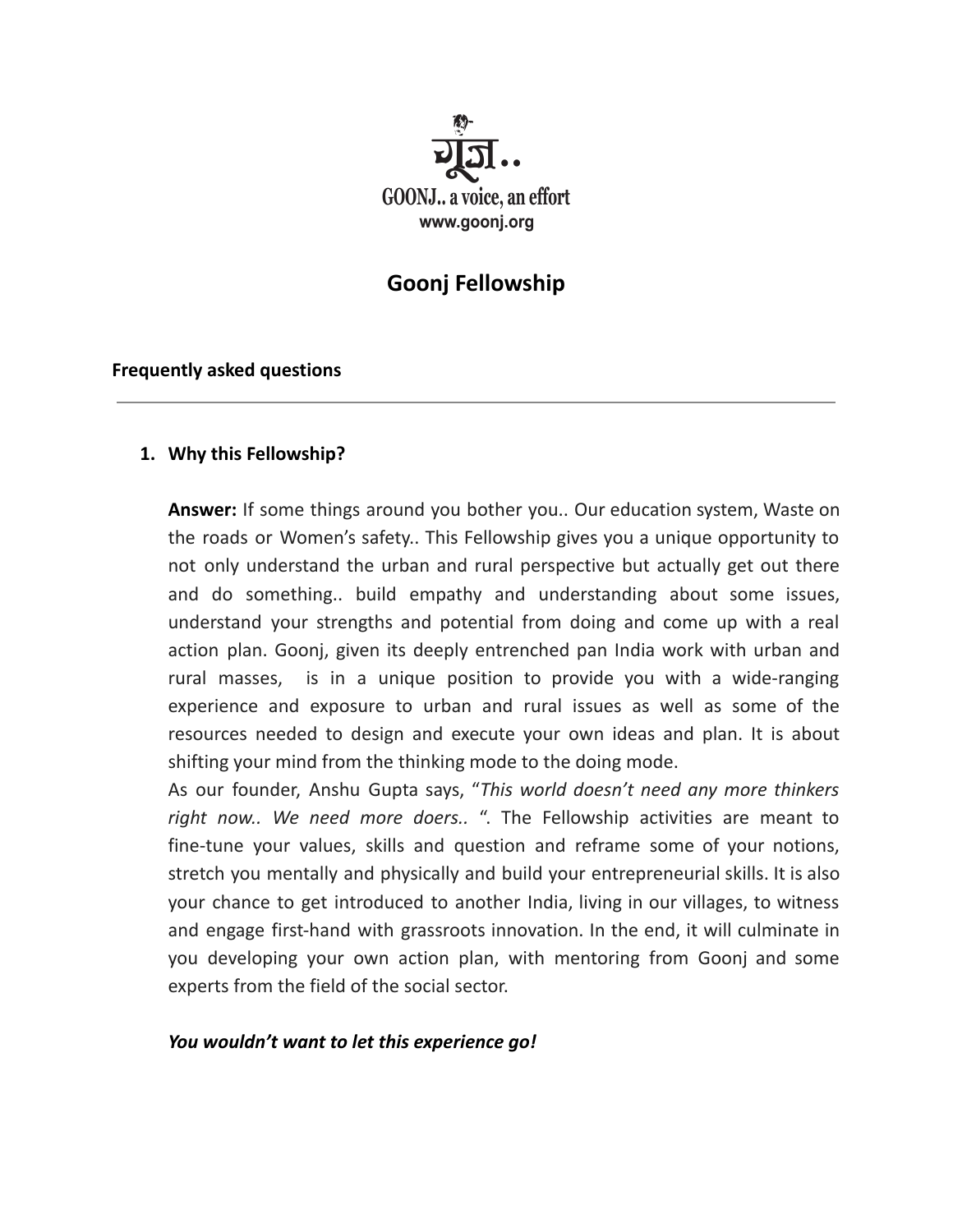## **2. What is a Goonj Fellowship and how will it add value to my profile?**

The **Goonj Fellowship** is our way of engaging with the youth more deeply. We are looking for people who are done looking around and are ready to do something. This Fellowship is about engaging with some real-life challenges, tasks, and timelines, to give hands-on experience and immersion into urban and rural India's realities.

The curriculum gives you an in-depth exposure to Goonj's work, specifically designed to build and nurture specific skills and values that we take pride in.

## The Fellowship involves

- Getting engaged in a unique pan India urban campaign Joy of Giving Week involving strategic thinking, logistical management, communication, people handling, and outreach. This will be supplemented by in-depth exposure to the Goonj model and its core objectives such as bridging the rural-urban divide, valuing local-traditional wisdom, and a strong belief in a bottom's up approach to development.
- Working closely with an experienced team on various thematic verticals including volunteer engagement, Menstrual Health and Hygiene, Neglected urban & rural communities, Partnership Building, Disaster management, Communication and media Strategies for internal & external campaigns/interactions.
- An immersive phase, where Fellows will be engaged in Goonj's rural programs and operations to learn from grassroots knowledge and traditional wisdom, the very foundation of our objectives.
- Planning and executing time-bound ideas and projects, addressing an urban/rural problem, in the thematic areas in which Goonj has core competencies with the guidance and support by Goonj team members with diverse backgrounds in critical operations and thematic tasks/projects.
- Self-exploration phase: An unique window of time to explore some self-churning, and identify interest areas or domains one is passionate about.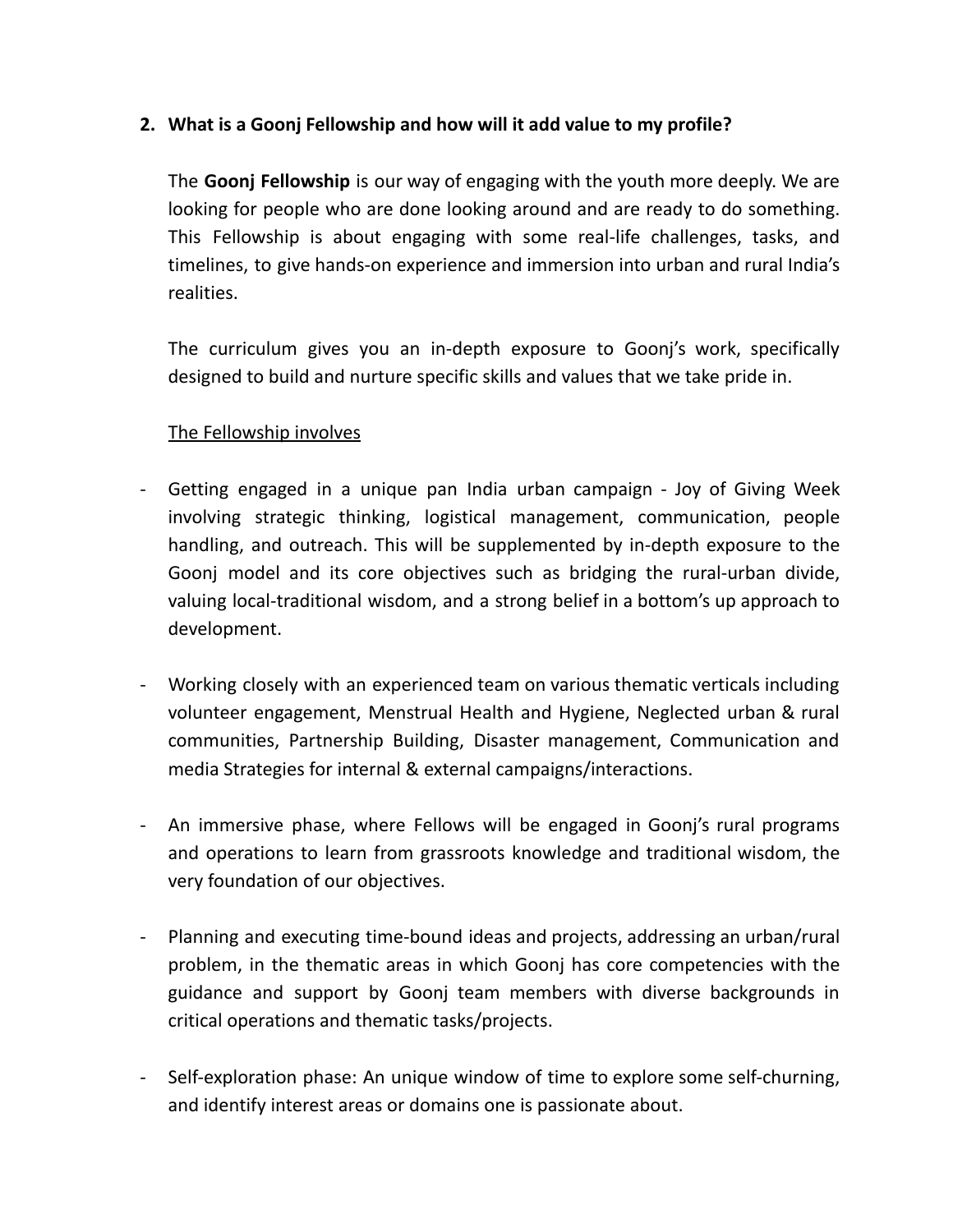**Please note:** This is a broad-dynamic curriculum, Goonj reserves the right to change or alter this during the course or as deemed necessary.

#### **3. How will the Fellowship function?**

- a. Fellowship is for 12 months and a tough one!
- b. Fellows will be given 20 leaves a year + regular national holidays.
- c. Fellowship Stipend will be a fixed amount ranging between Rs 20000 Rs 22000 per month, depending on the city.
- d. City & Field travel allowances will be reimbursed based on actual.

## **4. How will the rural exposure work? Are we expected to go and work on our own in villages? What about our safety?**

**Answer:** Your rural visits will be well-coordinated to be in the areas where Goonj is directly or indirectly working through its pan India network of grassroots organizations. At no point will you be left on your own. The safety of our Fellows and team members is our priority. Our teams will be taking care but if you still have any specific concerns, you can let us know at the interview level.

## **5. What sort of rural experience will the Fellow experience?**

**Answer:** The rural experience is broadly divided into two phases. At first instance, Fellows will have an exposure visit to get deeper insights into the impact areas Goonj works on i.e water, sanitation, infrastructure, education, menstrual hygiene and livelihood. In the next phase, Fellows will prepare a project based on the insights from Goonj's work and the same will be presented to a panel of experts who will help fine-tune them post which Fellows will get a chance to implement them, working closely with the Goonj team.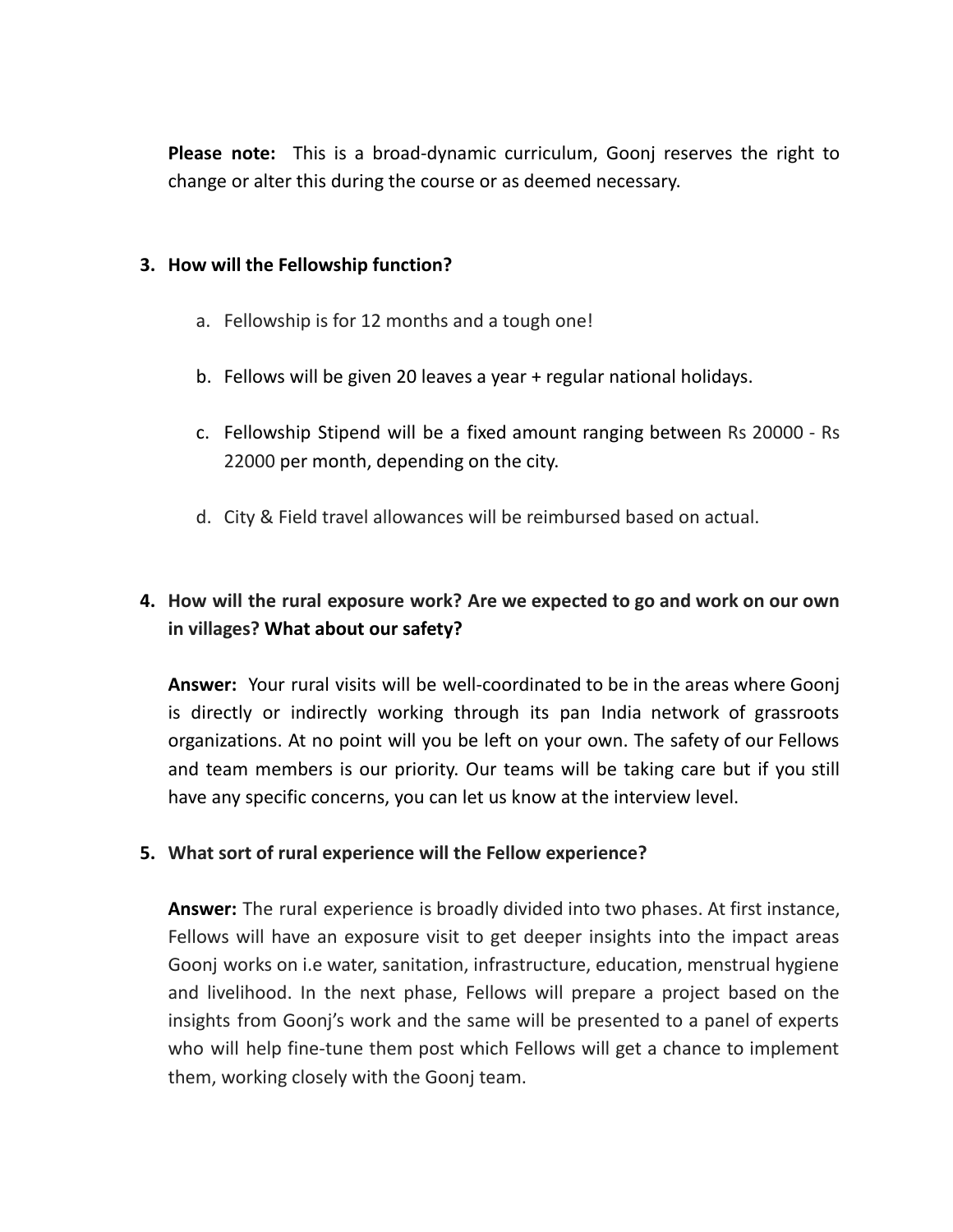**6. What if I have to leave the program in the middle due to various reasons?**

**Answer:** If you leave at any point before the completion of the Fellowship you would not be given any certificate. Additionally, there is a lock-in period of the first 6 months in which if you leave, you will not get a Fellowship certificate and a month's stipend will be held back. This is only open to consideration in case of health emergencies.

## **7. Is this a residential program?**

**Answer:** No, this is not a residential program.

### **Application FAQs**

**8. How do I apply for the Fellowship? What will be the application process (forms, interview)?**

#### **Answer:**

**Step 1:** You can fill out the form online. Check the eligibility criteria and read the FAQs thoroughly before filling out the application.

**Step 2:** Shortlisted applicants will proceed to the next round of the selection process.

**Step 3:** Shortlisted applicants from the previous round will be called for the final Interview..

#### **9. Is there any age limit for me to apply for this Fellowship?**

**Answer:** This Fellowship is open to applicants between 21 - 30 years. With maximum being 30 years of age as of August 1st, 2022

#### **10.What is the eligibility criteria?**

**Answer:**